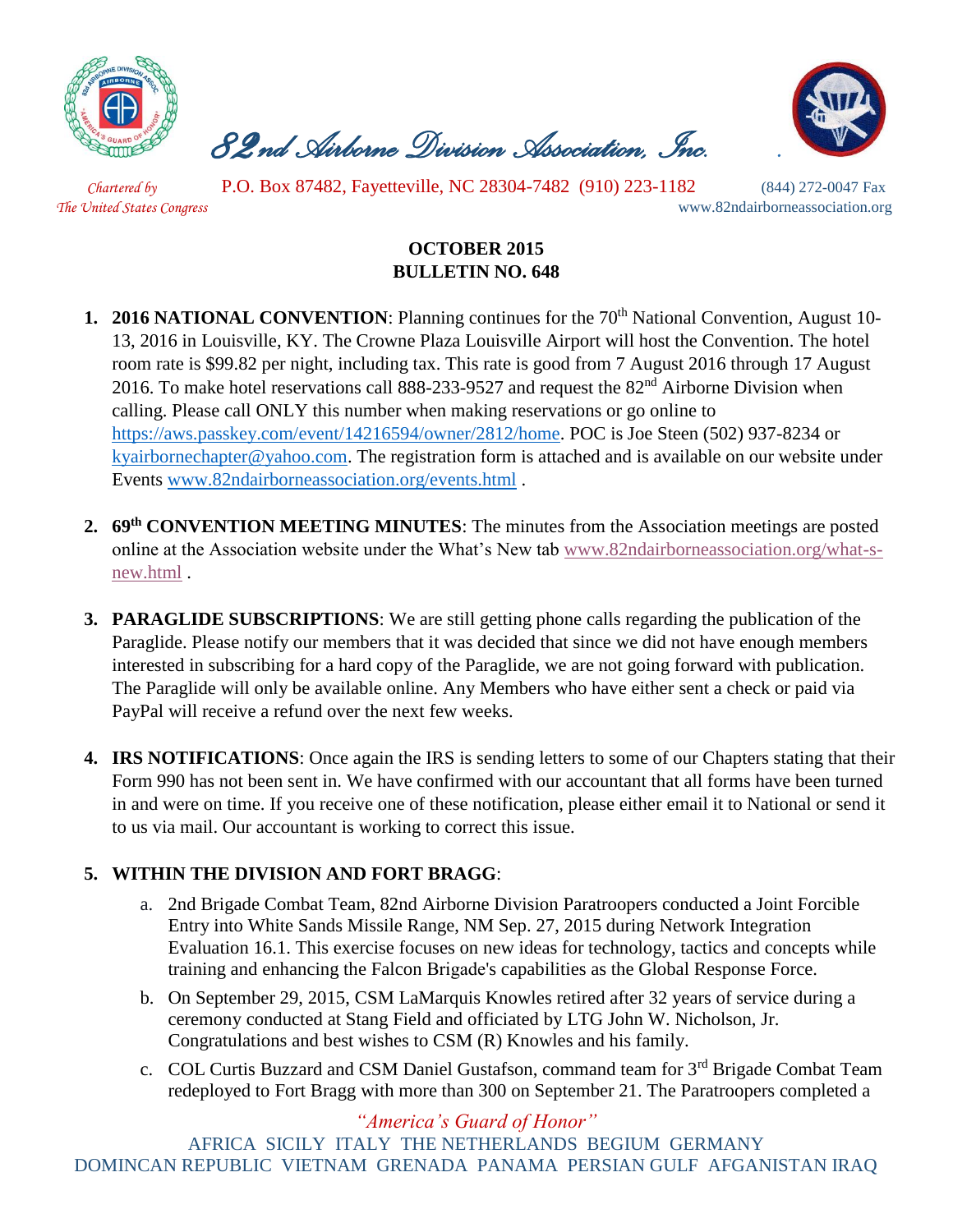



nine-month tour in Iraq in support of Combines Joint Land Component Command – Iraq during Operation Inherent Resolve.

Please visit the following 82d Airborne Division websites<http://www.dvidshub.net/image> and <http://www.bragg.army.mil/82ND/Pages/default.aspx> to find out more about these articles and what is happening within the Division. Also, don't forget to check out the Division's facebook page.

- **6. ASSOCIATION WEBSITE**: We are now inviting Chapters to post major one day events on the Association website. Please submit your flyers to National so that they may be approved for posting. However, only events lasting 2 or more days will be posted in the Paraglide. They will only be placed on the website through the National office after the approval process.
- **7. E-NEWS BULLETINS**: **Want to know more about what's going on at Fort Bragg and in the Airborne Community?** Please subscribe to the E-News Bulletin, sponsored by Multiview and updated bi-weekly to find out more about what is going on within the Division. You can do this by going to the Association's webpage under Bulletins: [http://www.multibriefs.com/briefs/82ada/.](http://www.multibriefs.com/briefs/82ada/) The Association receives royalties based on the number of email subscribers. You do not need to purchase anything, just subscribe and open the email twice a month. *Please support the Association by subscribing now!*
- **8. EMAIL BURSTS**: Members will also begin receiving an email advertisement once every couple of weeks with items we think members may be interested in. If you do not like receiving these emails, you can simply hit the 'opt out' option in the email and it will no longer be sent to you. We appreciate your support.
- **9. CHANGE IN CHAPTER OFFICERS**: Some Chapters have elections this time of year and elect new officers. Please provide Chapter Officer changes to National so that we can update the Paraglide and the Association website.
- **10. COMBINED FEDERAL CAMPAIGN:** Please advise your members to look for the 82<sup>nd</sup> Airborne Division Association Educational Fund in the CFC brochure or at their website [http://www.cfctoday.org/who-is-in-the-campaign,](http://www.cfctoday.org/who-is-in-the-campaign) listed under the Code number 11449 and donate generously. Thank you for supporting the Educational Fund.
- **11. MEMBERSHIP ELIGIBILITY**: Any person who has been assigned to or attached to, by competent order, to the 82<sup>nd</sup> Airborne Division, whether or not they are Parachute or Glider qualified, or who has served in Parachute or Glider status with any other recognized Airborne unit, who has served with any Airborne unit other than the 82nd Airborne Division, or any other branch of service, is eligible for membership in this Association. We welcome all members of the All Americans and fellow Paratoopers.
- **12. ASSOCIATION EDUCATION FUND**: Please remind members that the deadline for scholarships is fast approaching for eligible members and dependents. Applications and additional information are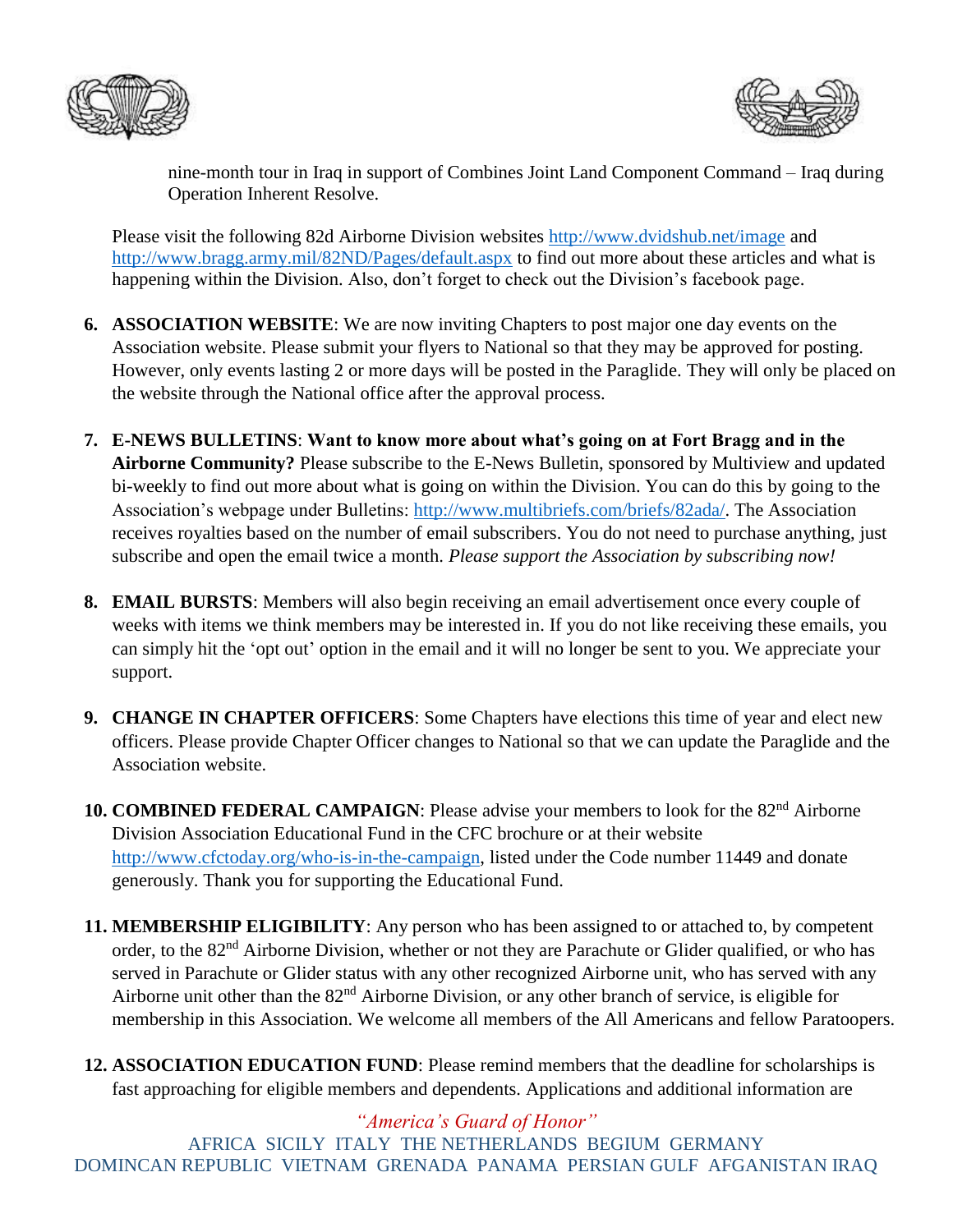



available online under Quick Links/Education Fund and should be mailed PO Box 87482, Fayetteville, NC 29304-7482 which is also listed on the bottom of the application. NOTE: This is USPS box and, therefore, does NOT accept UPS, FEDEX, etc. packages. All questions should be directed to Allen Schoppe, Treasurer for the Fund. Applications must be mailed and *received* no later than 1 November 2015!

- **13. CHAPTER ROSTERS**: Chapter rosters are currently being processed and will begin being sent out next week. When returning the rosters to National with updates, please send *only* the changes. Because Chapters use different accounting systems, when National receives the complete roster, and the changes, it is difficult and time consuming to find just the changes that need to be made. Thank you for your assistance with this. When the rosters are sent out, it will also contain the Chapter Chairman verification spreadsheet to validate membership names, time in service and their character of service.
- **14. ANNUAL MEMBER/CHAPTER ROSTER CODES**: As stated in previous Bulletins, we have changed the Chapter Roster Codes for annual members. Annual memberships currently be processed will have month and year codes, for example, Sep16, meaning that the member will become delinquent at the end of September 2016. When you receive your rosters you will see these codes as well as the old codes. As a reminder, according to the old system, membership expires in the year notes as follows:
	- C1 expires December 31 C2 expires March 30 C3 expires June 30 C4 expires September 30
- **15. 82d AIRBORNE ASSOCIATION USAA CREDIT CARD**: To date, we have approximately 950 cobranded cards which have helped the Association bring in approximately \$90,000 over the past several years. Please continue to support the Association by supporting the program. To get a co-branded Association card, please call 855-755-8263 or go to [www.usaa.com/82nd.](http://www.usaa.com/82nd) If you use a credit card, please choose the card that supports the Association
- **16. MEMBERSHIP APPLICATIONS:** Please use the National Application forms, posted on the Association webpage under the membership tab, or make sure that the information contained on your chapter's applications contain the same information. Also, please make sure that **all information is included** on the Application. Many applications are being received with many blanks, including service dates and phone numbers. One of the most important pieces of information needed is an email address and many applications/renewals leave that part blank. Please be sure your members include that if they have an account. If they don't have any account, please ask if they have a family member whose account may be used so that all members can receive information and updates. If information is left blank, the member's application will be held until we are able to contact that member for the missing information which will slow the process. We would appreciate the help of the Chapter Chairpersons in making sure the applications are filled out completely.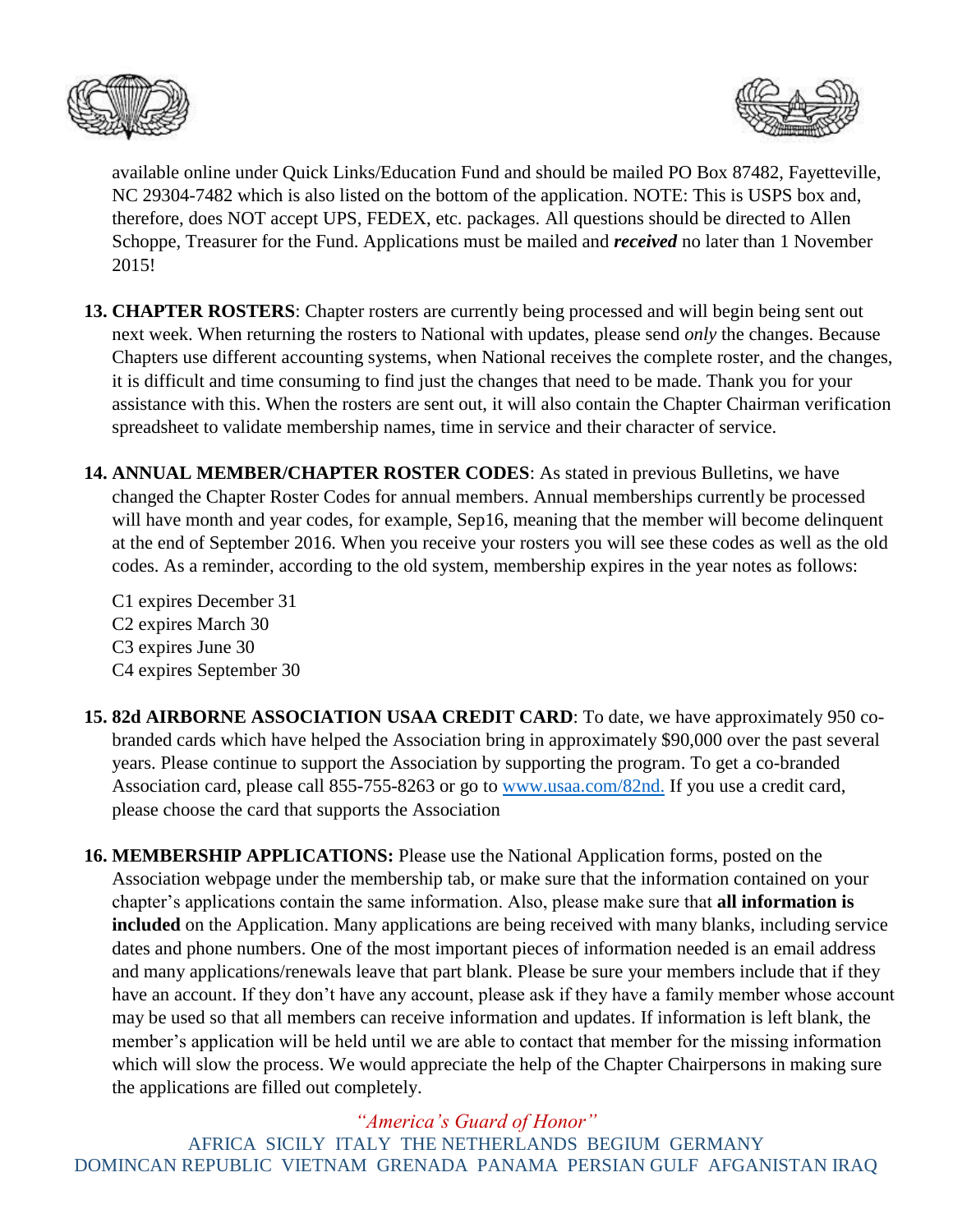



- **17. DONATIONS TO GENERAL FUND**: The Association continues to request your donations to the General Fund. If every member were to donate \$10.00 to the Association, it would greatly increase the Association's ability to overcome our financial problems. Please help the Association in our time of need. Donations can be mailed to the National office or made by clicking on the Donate tab found on our website [www.82ndairborneassociation.org](http://www.82ndairborneassociation.org/) . Thank you for your support.
- **18. WOUNDED WARRIOR CONTRIBUTIONS**: Thank you for your continuing support of the Wounded Warrior Fund. The Association's Wounded Warrior Fund is an IRS 501(c)3 entity and all contributions are tax deductible. This year your generous donations were used to bring Wounded Warriors to All American Week and to bring Wounded Warriors to our Annual Convention in Orlando, FL. The inclusion of these Wounded Warriors was a terrific boost for our members and especially for our Wounded Warriors. Please continue to mail contributions to: 82d Airborne Division Association Wounded Warrior Fund, PO Box 87482, Fayetteville, NC 28304.
- **19. ASSOCIATION UPCOMING EVENTS**: Please announce the following upcoming regional events at Chapter meetings, via the Chapter newsletter and website. Registration and information on these events were published in the Paraglide and also on the Association's website at the Events link [www.82ndairborneassociation.org/events.html.](http://www.82ndairborneassociation.org/events.html)
	- a. 53<sup>rd</sup> ALL OHIO AIRBORNE DAYS, 1-3 October 2015 is at Cleveland, OH and is hosted by the John Towle MOH, Cleveland Chapter. POC is Vice Chairman Sean Jennings 440-915-8223 or [jennsea3@yahoo.com.](mailto:jennsea3@yahoo.com) The host hotel is Holiday Inn Cleveland West 440-871-6000.
	- b. 2015 Veteran's Day Activities, 8-10 November 2015 is at Arlington National Cemetery and is hosted by the COL Reuben H. Tucker Chapter. POC is Paul DeVries 571-245-5161. The host hotel is Hampton Inn & Suites Alexandria Old Town Area South 703-329-1400.
	- c. Mid-Winter Weekend Getaway, 25-28 February 2016 is at Hilton Head Island, SC and is hosted by the Ben Vandervoort Chapter. POC is Bill Eberle 843-682-4171 or [airborneben@hargray.com.](mailto:airborneben@hargray.com) The host hotel is Hilton Head Marriott Resort & Spa.
	- d. 2016 Annual Airborne Awards Festival, 13-16 April 2016 is at College park, GA and is hosted by Donald D. Lassen Atlanta All Airborne Chapter. The host hotel is Atlanta Airport Marriott. Please go to the Events tab at the Association's website for more information.
- **20. 2nd ANNUAL ASSOCIATION 50/50 RAFFLE**: We are gearing up to make our second Annual 50/50 even more successful than this year's raffle. Attached is the flyer for the raffle. The drawing will be held on Saturday, 13 August 2016 during the Airborne Heritage Banquet during our 70<sup>th</sup> National Convention.
- 21. **FACEBOOK PAGE:** Please go the 82<sup>nd</sup> Airborne Division Association and 'like us' at [https://www.facebook.com/82nd-Airborne-Division-Association-675341502555480.](https://www.facebook.com/82nd-Airborne-Division-Association-675341502555480) *This is the ONLY*